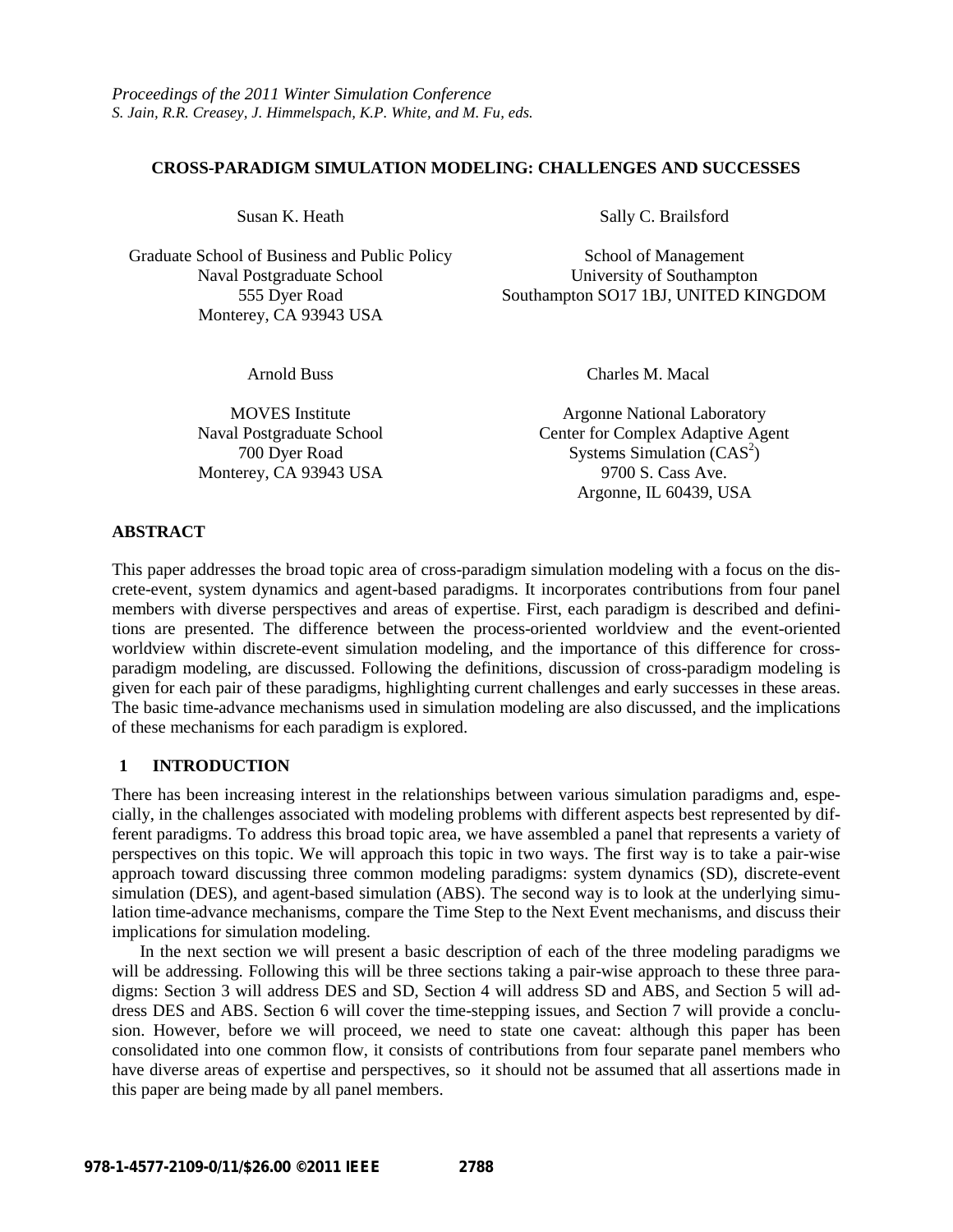| <b>Report Documentation Page</b>                                                                                                                                                                                                                                                                                                                                                                                                                                                                                                                                                                                                                                                                                                                                                                                                                                                                                                                |                             |                              |                                | Form Approved<br>OMB No. 0704-0188                 |                                           |
|-------------------------------------------------------------------------------------------------------------------------------------------------------------------------------------------------------------------------------------------------------------------------------------------------------------------------------------------------------------------------------------------------------------------------------------------------------------------------------------------------------------------------------------------------------------------------------------------------------------------------------------------------------------------------------------------------------------------------------------------------------------------------------------------------------------------------------------------------------------------------------------------------------------------------------------------------|-----------------------------|------------------------------|--------------------------------|----------------------------------------------------|-------------------------------------------|
| Public reporting burden for the collection of information is estimated to average 1 hour per response, including the time for reviewing instructions, searching existing data sources, gathering and<br>maintaining the data needed, and completing and reviewing the collection of information. Send comments regarding this burden estimate or any other aspect of this collection of information,<br>including suggestions for reducing this burden, to Washington Headquarters Services, Directorate for Information Operations and Reports, 1215 Jefferson Davis Highway, Suite 1204, Arlington<br>VA 22202-4302. Respondents should be aware that notwithstanding any other provision of law, no person shall be subject to a penalty for failing to comply with a collection of information if it<br>does not display a currently valid OMB control number.                                                                              |                             |                              |                                |                                                    |                                           |
| 1. REPORT DATE<br><b>DEC 2011</b>                                                                                                                                                                                                                                                                                                                                                                                                                                                                                                                                                                                                                                                                                                                                                                                                                                                                                                               |                             | 2. REPORT TYPE               |                                | <b>3. DATES COVERED</b>                            | 00-00-2011 to 00-00-2011                  |
| <b>4. TITLE AND SUBTITLE</b>                                                                                                                                                                                                                                                                                                                                                                                                                                                                                                                                                                                                                                                                                                                                                                                                                                                                                                                    |                             |                              |                                | 5a. CONTRACT NUMBER                                |                                           |
| <b>Cross-Paradigm Simulation Modeling: Challenges and Successes</b>                                                                                                                                                                                                                                                                                                                                                                                                                                                                                                                                                                                                                                                                                                                                                                                                                                                                             |                             |                              |                                | 5b. GRANT NUMBER                                   |                                           |
|                                                                                                                                                                                                                                                                                                                                                                                                                                                                                                                                                                                                                                                                                                                                                                                                                                                                                                                                                 |                             |                              |                                | 5c. PROGRAM ELEMENT NUMBER                         |                                           |
| 6. AUTHOR(S)                                                                                                                                                                                                                                                                                                                                                                                                                                                                                                                                                                                                                                                                                                                                                                                                                                                                                                                                    |                             |                              |                                | <b>5d. PROJECT NUMBER</b>                          |                                           |
|                                                                                                                                                                                                                                                                                                                                                                                                                                                                                                                                                                                                                                                                                                                                                                                                                                                                                                                                                 |                             |                              |                                | 5e. TASK NUMBER                                    |                                           |
|                                                                                                                                                                                                                                                                                                                                                                                                                                                                                                                                                                                                                                                                                                                                                                                                                                                                                                                                                 |                             |                              |                                | 5f. WORK UNIT NUMBER                               |                                           |
| 7. PERFORMING ORGANIZATION NAME(S) AND ADDRESS(ES)<br><b>Naval Postgraduate School, Graduate School of Business and Public</b><br>Policy, 555 Dyer Road, Monterey, CA, 93943                                                                                                                                                                                                                                                                                                                                                                                                                                                                                                                                                                                                                                                                                                                                                                    |                             |                              |                                | 8. PERFORMING ORGANIZATION<br><b>REPORT NUMBER</b> |                                           |
| 9. SPONSORING/MONITORING AGENCY NAME(S) AND ADDRESS(ES)                                                                                                                                                                                                                                                                                                                                                                                                                                                                                                                                                                                                                                                                                                                                                                                                                                                                                         |                             |                              |                                | 10. SPONSOR/MONITOR'S ACRONYM(S)                   |                                           |
|                                                                                                                                                                                                                                                                                                                                                                                                                                                                                                                                                                                                                                                                                                                                                                                                                                                                                                                                                 |                             |                              |                                | 11. SPONSOR/MONITOR'S REPORT<br>NUMBER(S)          |                                           |
| 12. DISTRIBUTION/AVAILABILITY STATEMENT<br>Approved for public release; distribution unlimited                                                                                                                                                                                                                                                                                                                                                                                                                                                                                                                                                                                                                                                                                                                                                                                                                                                  |                             |                              |                                |                                                    |                                           |
| 13. SUPPLEMENTARY NOTES<br>Proceedings of the 2011 Winter Simulation Conference, 11-14 Dec, Phoenix, AZ                                                                                                                                                                                                                                                                                                                                                                                                                                                                                                                                                                                                                                                                                                                                                                                                                                         |                             |                              |                                |                                                    |                                           |
| 14. ABSTRACT<br>This paper addresses the broad topic area of cross-paradigm simulation modeling with a focus on the<br>dis-crete-event, system dynamics and agent-based paradigms. It incorporates contributions from four<br>panel members with diverse perspectives and areas of expertise. First, each paradigm is described and<br>defini-tions are presented. The difference between the process-oriented worldview and the event-oriented<br>worldview within discrete-event simulation modeling, and the importance of this difference for<br>cross-paradigm modeling, are discussed. Following the definitions, discussion of cross-paradigm modeling<br>is given for each pair of these paradigms, highlighting current challenges and early successes in these areas.<br>The basic time-advance mechanisms used in simulation modeling are also discussed, and the implications<br>of these mechanisms for each paradigm is explored. |                             |                              |                                |                                                    |                                           |
| 15. SUBJECT TERMS                                                                                                                                                                                                                                                                                                                                                                                                                                                                                                                                                                                                                                                                                                                                                                                                                                                                                                                               |                             |                              |                                |                                                    |                                           |
| 16. SECURITY CLASSIFICATION OF:<br>17. LIMITATION OF<br><b>ABSTRACT</b>                                                                                                                                                                                                                                                                                                                                                                                                                                                                                                                                                                                                                                                                                                                                                                                                                                                                         |                             |                              |                                | 18. NUMBER<br>OF PAGES                             | 19a. NAME OF<br><b>RESPONSIBLE PERSON</b> |
| a. REPORT<br>unclassified                                                                                                                                                                                                                                                                                                                                                                                                                                                                                                                                                                                                                                                                                                                                                                                                                                                                                                                       | b. ABSTRACT<br>unclassified | c. THIS PAGE<br>unclassified | Same as<br><b>Report (SAR)</b> | 15                                                 |                                           |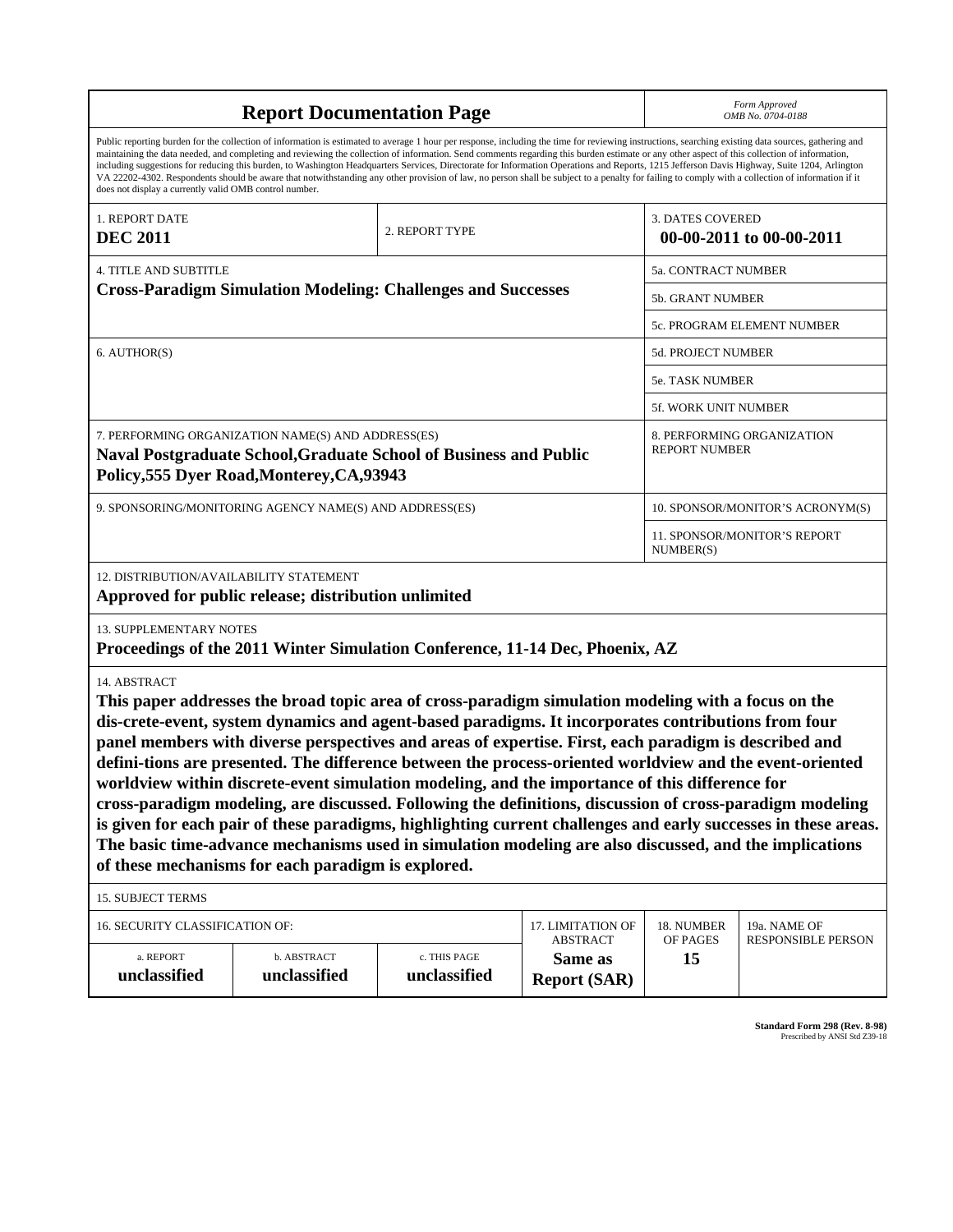## **2 PARADIGM DESCRIPTIONS AND DEFINITIONS**

In this section we present a brief description of DES, SD, and ABS. The important distinction between two main DES worldviews is also highlighted.

## **2.1 Discrete-Event Simulation**

Discrete-event simulation (DES) is a modeling method for stochastic, dynamic models where simulation state variables change at discrete points in time. The discrete point in time when one or more state variables change is termed and *event*. Strictly speaking, therefore, DES does not include variables that change continuously with respect to time.

DES is a highly flexible approach in which almost anything can be coded; models can be incredibly detailed. Most commercial DES software has a graphical interface which allows the user to see the system operating on the screen, which in some cases is almost like watching a movie. This can be a very powerful communication aid for non-technically minded clients. Because of stochasticity, multiple replications of simulation runs are required to obtain statistically significant results.

Although the above definition is the commonly accepted definition of DES, there are two different worldviews that dominate DES modeling today: a process-oriented worldview and an event-oriented worldview. It turns out that these worldviews matter when it comes to addressing the challenges of crossparadigm simulation modeling, so we will present a basic description of each. Although the eventoriented worldview appears to have come first, the process/resource worldview seems much more common today, so it will be presented first.

## **2.1.1 Discrete-Event Simulation – Process-Oriented Worldview**

The process-oriented worldview for DES generally consist of describing *entities* which move through various *processes*, where each process requires one or more *resources* and takes a certain (usually stochastic) amount of time. Figure 1 shows a typical depiction showing an entity *e* moving through process *A*. The first event would be the arrival of *e* to *A*'s queue, followed by the event of the resource(s) required by *A* beginning processing *e*, and ending with the event of the completion of the processing of *e*.



Figure 1: Process/Resource Representation

Most commercial DES software uses the process-oriented worldview. Entities in this approach are typically purely data containers and do not have any behaviors associated with them. The flow of an entity through the system is governed by rules assigned to aspects of the system, which can include probabilistic and condition-based decision, but are not governed by any decision processes internal to the entities.

## **2.1.2 Discrete-Event Simulation – Event-Oriented Worldview**

There is another approach to DES that works at a more basic and fundamental level, that is, with the events themselves rather than with entities and resources. A parsimonious approach to represent DES models is given by Schruben's Event Graph methodology (Schruben 1983). With this methodology, the events themselves are the primary modeling element.

Buss and Sanchez proposed the LEGO framework for DES modeling, which is a method for designing simulation components based on Schruben's Event Graph methodology (Buss and Sanchez 2002). In the LEGO framework, a DES component consists of a set of parameters (variables that do not change within a given replication), state variables (which can change within a given replication) and an Event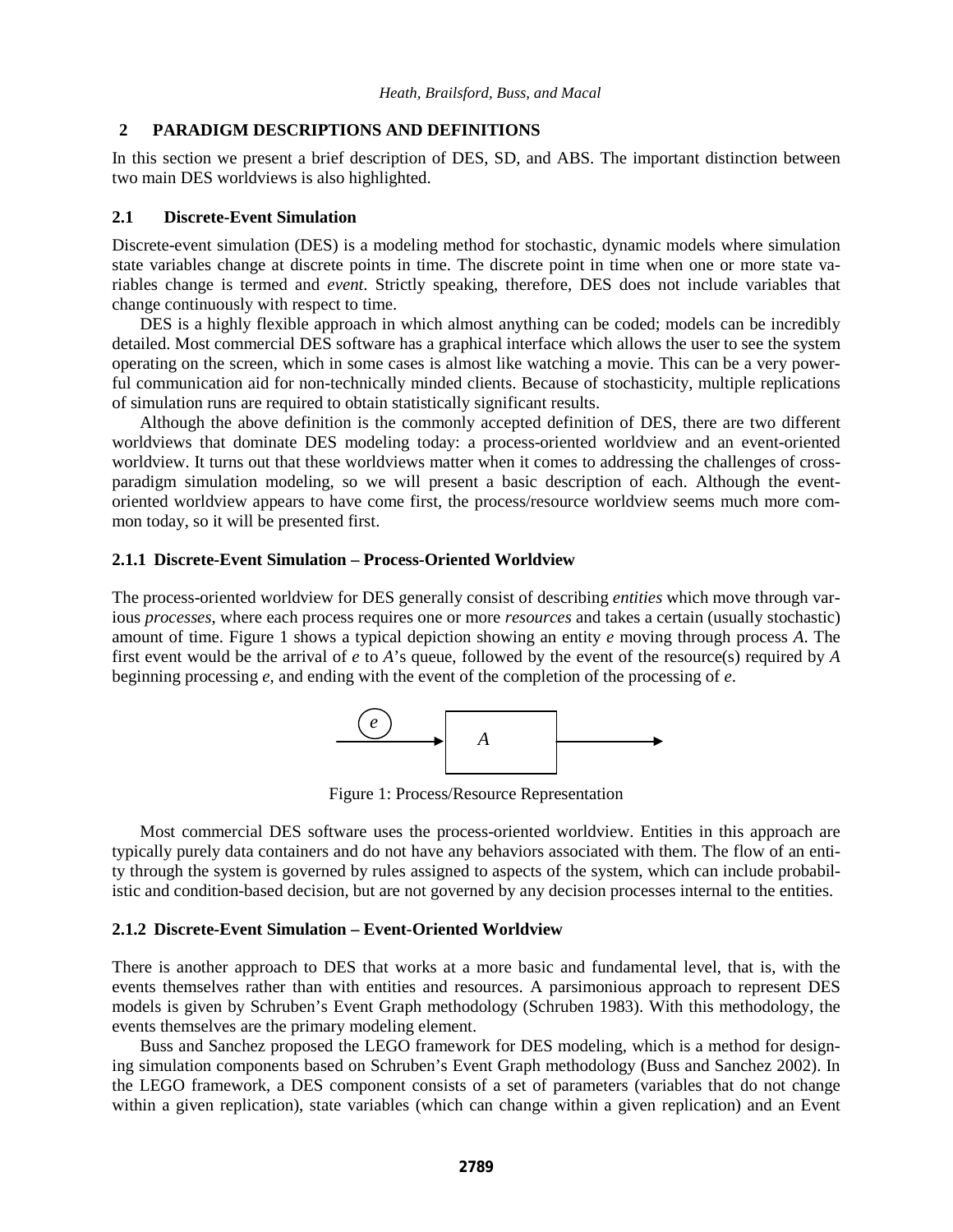Graph, which defines the state transitions (events) and the scheduling relationships between them. The basic Event Graph element is shown in Figure 2.



Figure 2: Fundamental Event Graph construct (after Schruben 1983)

The interpretation is as follows: when Event A occurs (i.e. the state transition associated with Event A is executed), then if Boolean condition (i) is true, then Event B is scheduled to occur t time units in the future. When Event B occurs, its argument k is set to the value of expression j when it had originally been scheduled.

In this worldview, a DES component encapsulates both its parameters and its state variables. Specifically, its state at any simulated time is strictly a function of the initial state values together with the sequence of events in that component which have occurred by that time.

## **2.2 System Dynamics**

System dynamics (SD) is a modeling approach whose foundations were laid in the 1950's by Jay Forrester in his pioneering work on "industrial dynamics" (Forrester 1961). However, SD was not widely adopted by the mainstream simulation modeling community until the 1990's, and the terms *simulation* and *discrete-event simulation* were, for much of the 70's and 80's, synonymous. The fundamental principle underlying SD is that the structure of any real-world system determines its behavior over time (Forrester 1961; Sterman 2000). In other words, the way that the separate components of any system relate to and affect each other determines the emergent behavior of the system as a whole. This behavior can be surprising and counterintuitive, and it is only by analysis of the component parts that the reasons for this unexpected behavior can be understood and explained. SD has two distinct aspects, one qualitative and one quantitative. The qualitative aspect involves the construction of *causal loop* or *influence* diagrams through a process of discussion and elicitation with problem owners and other stakeholders. The relevant system elements are identified, and relationships between them graphically depicted by a system of arcs and nodes, where the polarity of an arc indicates the direction of influence, positive or negative. Given that X affects Y, a positive influence means that as X increases, so does Y, whereas a negative influence means that as X increases, Y decreases. The aim is to identify feedback loops, which can be of two kinds: negative or *balancing loops* which retain a steady-state, and positive or *vicious circles* leading to uncontrolled growth. The understanding and insights that this approach can bring are very useful and can be an end in their own right; it may not be necessary to do any further modeling.

However the overall net effect of all the feedback loops in a very complex system cannot be determined merely by inspecting the diagram. The same system element can belong to several feedback loops, some negative and some positive, and it may not be at all obvious which loop dominates and drives system behavior. To determine this it is necessary to quantify the variables, and this is not always straightforward if some variables (e.g. "anxiety") are qualitative. Quantitative SD is implemented through the use of *stock-flow models* in software such as iThink *(*known as Stella to the academic community) and Vensim. Stock-flow models can be conceptualized as a system of water tanks connected by pipes. The rate of flow is governed by taps or valves on the pipes. The "water" which flows around such a system is a continuous quantity. Models can incorporate delays in the feedback effects, and the rates of flow are influenced not only by the quantity of "water" in the stocks, but also by external or *auxiliary* variables which may be taken from the original causal loop diagram. Mathematically, stock-flow SD models are a discretization of a set of ordinary differential equations representing the rates of change of the level of each stock. Clearly, SD models are deterministic and are thus very fast to run as they do not require multiple iterations. For a fuller description see Brailsford (2008).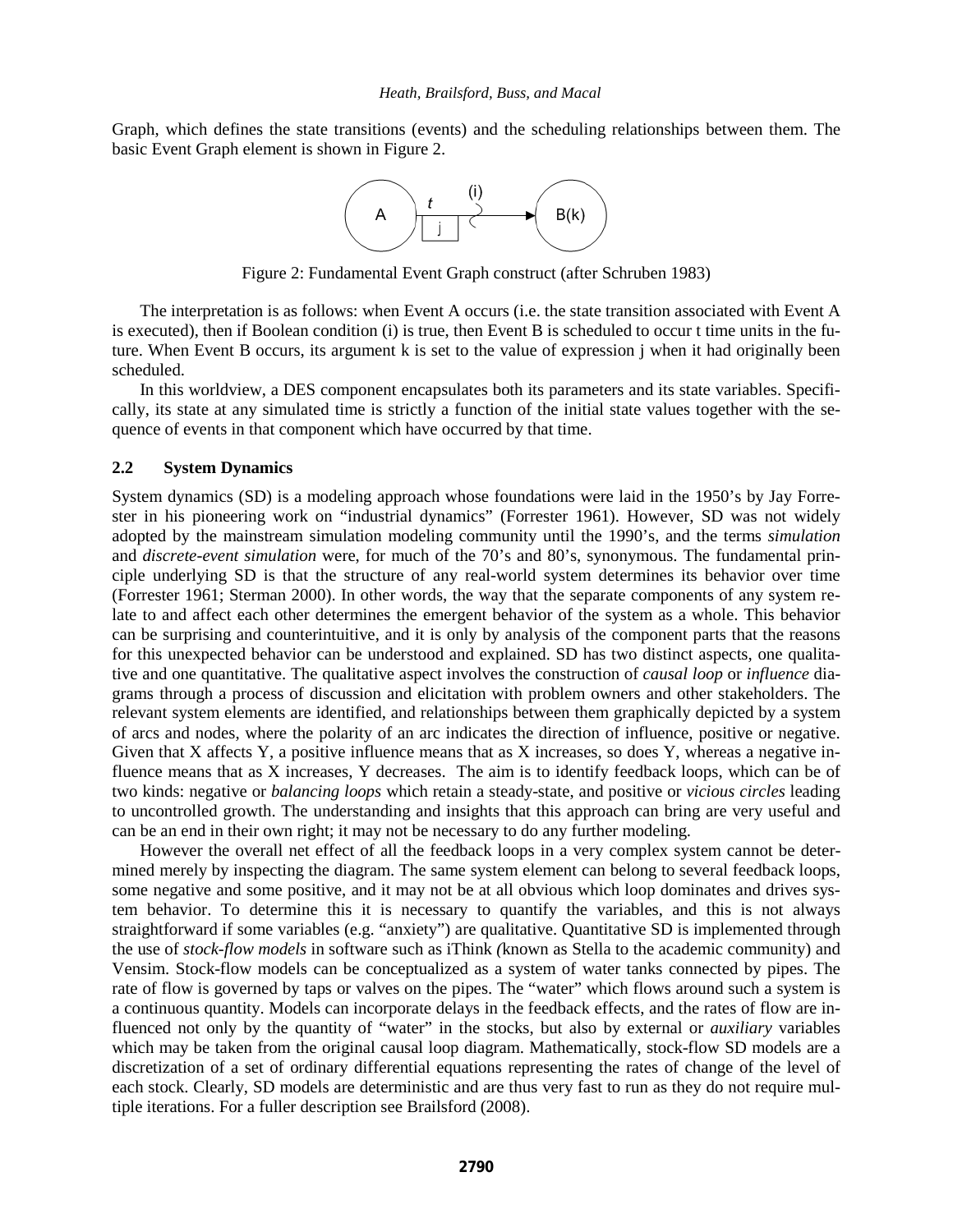SD models, and differential equation-based models in general, consists of entirely of system-level state variables; the model equations represent how the state variables depend on each other and change over time. These state variables usually represent aggregated information about the population(s) being modeled. The state variables in System Dynamics models cannot, in general, easily be attributed to individual entities if the level of aggregation of the state variables is too great.

## **2.3 Agent-Based Simulation**

Agent-based simulation (ABS) modeling is a relatively recent modeling technique that is widely used to model complex systems composed of interacting, autonomous "agents" (Epstein and Axtell 1996; Bonabeau 2001; Macal and North 2009). By representing agents with their individual characteristics and behaviors across an entire population, we can explicitly consider and understand how agent diversity affects emergent behaviors of the system as a whole. There is no universal agreement on the definition of an agent partly because it depends on the intended use of a model. However, from a practical modeling standpoint, an entity would seem to need some essential characteristics to differentiate it from an ordinary object and qualify it as an agent, as described below (Macal and North 2010).

An agent is a *modular*, self-contained, and uniquely identifiable individual. The modularity requirement implies that an agent has a boundary. Whether something is part of an agent or not part of an agent can be easily determined. In addition, an agent is *autonomous* and self-directed. An agent can function independently in its interactions with other agents and with (in) its environment, at least over a limited range of situations that an agent encounters within a model. In line with this, agents have *behaviors* that are described by algorithms of varying complexity and abstraction. Behaviors are represented from simple deterministic if-then rules and decision trees, to stochastic learning algorithms and abstract representations of stimulus-response mappings. An agent's behaviors allow it to act autonomously because the behaviors relate information sensed by the agent to its decisions and actions.

An agent has an internal *state*. Just as any dynamic system has a state specified by its state variables, an agent's state represents the essential attributes associated with its current situation within the model. An agent's state is dynamic, for example, as an agent's experiences accumulate and are recorded in its memory. The state of an ABS model is the collective states of all the agents combined with the state of the environment. State is a critical element of an agent model because an agent's behavior is based on, and only on, its state.

An agent is *social* and has dynamic interactions with other agents. Interactions are often represented by networks. Interaction networks specify which agents exchange information and compete for resources. For example, agents may move over a geography and contend for space; the network consists of competing agents.

Agents may also have other interesting characteristics that are perhaps not essential to qualify as agents in the sense that a quite interesting and useful model can be developed with agents that do not have these characteristics. Models with agents that do not have these characteristics can even produce emergent behaviors. These characteristics include whether an agent's behavior is *adaptive* and whether and agent is *goal-directed*, or merely reactive.

A typical ABS *model* has three elements: (1) a set of agents, including their attributes and behaviors, (2) a set of agent relationships and methods of interaction (an underlying topology of connectedness, such as a network, defines with whom and how agents interact), and (3) the agents' environment. A model developer must identify, model, and program these elements to create an ABS model. A computational engine for simulating agent behaviors and agent interactions is then needed to make the model run. An ABS modeling *toolkit*, programming language or other implementation provides this capability. To run an ABS model is to have agents repeatedly execute their behaviors and interactions over time.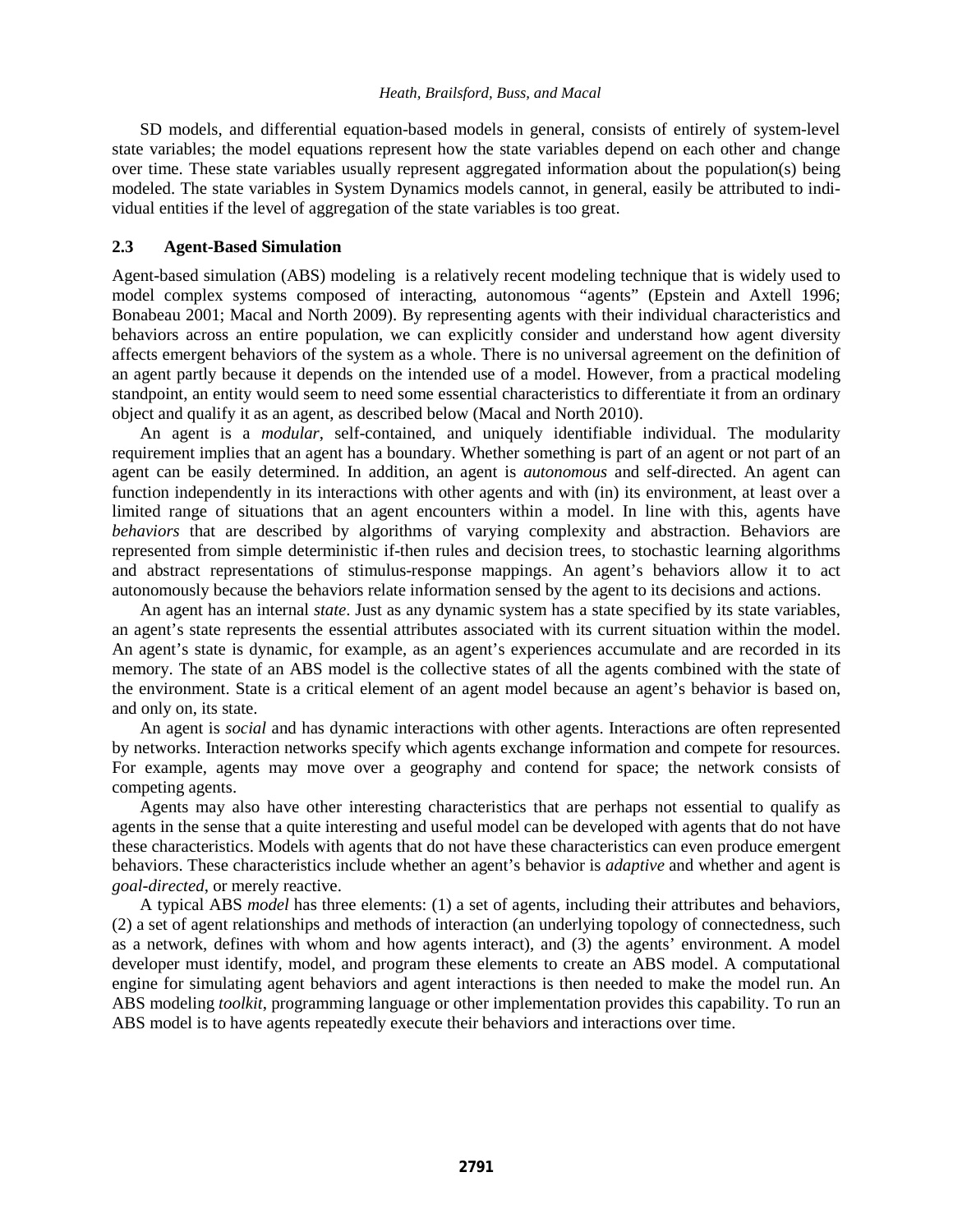## **3 DISCRETE-EVENT SIMULATION AND SYSTEM DYNAMICS**

Traditionally SD has been used at a higher, more aggregated and strategic level than DES. Forrester (1961) believed strongly that SD models were "learning laboratories" and were definitely not optimization tools. The data requirements of an SD model are generally much less than for DES. While SD models are useful for clarifying the complexities of organizational behavior, their simplified representation of systems, the necessity to aggregate entities, and the use of average flow rates are some of their significant limitations. In contrast, DES models are much more flexible, capturing interactions between entities and detailed characteristics of the system being modeled. However, a major disadvantage of DES is that the data requirements, and the need to maintain a next-events list and to carry out long runs or multiple replications to get reliable results, mean that the models are relatively time-consuming to develop and run.

 Philosophically, there is a profound difference between the two approaches which over the years has led to the development of two entirely separate research communities, with their own journals and conferences (Lane 2000). Basically, SD modelers and DES modelers see the world in different ways; this affects how they conceptualize problems, in a way which is far more subtle than merely the distinction between discrete and continuous variables. Lane (2000) talks about dynamic as opposed to detail complexity. An SD modeler sees the world as a holistic synthesis of system elements which are dynamically connected, whereas DES modelers look at the world in detail, paying attention to the variability between individual components. To say that SD is strategic and DES is operational is too crude an approximation, but it does give a flavor of one of the key conceptual differences between them.

The idea of combining discrete-event simulation and system dynamics has been a topic of debate in the OR community for over a decade (Brailsford and Hilton 2001; Brailsford, Churilov and Liew 2003), prompted by a recognition that the division between strategic, tactical and operational decision-making was becoming increasingly blurred. During the 1990's there was a growing realization that decisions made at one end of the operations-strategy spectrum could rapidly impact outcomes at the other end. Moreover, it is often difficult to draw clearly-defined boundaries around any part of a large system or organization and say that the resulting subsystem can be studied in isolation. There have been several examples in the literature. Martin and Raffo (2001), for example, developed a hybrid simulation by modifying  $Extend^{TM}$ , a package designed for both discrete event and continuous simulations. The two case studies described in Brailsford (2010) both contain linked models where a "whole system" SD model contains a smaller, DES sub-system.

It is often very difficult to define the boundaries of a model in a system which appears self-contained but is actually very connected into the wider environment. Of course in practice, the art of modeling involves a pragmatic decision regarding where to draw the line between what is inside and what is outside the model, but this could mean that the model excludes some key elements or drivers of system performance. Suppose we are modeling a production line which is part of a large manufacturing plant owned by a multinational company with a global supply chain. It may well be that the performance of this production line is affected by events occurring upstream or downstream in the supply chain. A devotee of DES would say that it is possible to model the whole supply chain, and indeed it is technically possible. But why ever would you want to do it? Such a model would be massive, cumbersome, slow to run and data intensive. We are only really interested in the performance of a tiny part of the system; we don't even want to model the whole factory in detail, let alone the whole supply chain. All we want to do (as in any model) is to be sure we have captured the important features of the real system, i.e. those key aspects of the "outside world" that impact on the system of interest. Therefore, a broad-brush model which captures these critical features and within which our detailed production line model sits would suit our purpose perfectly. It is those very characteristics of SD which would fit this purpose; the whole-system, big picture approach which slices through all this unnecessary detail and provides an elegant structure which illuminates the key relationships and captures those external factors which we cannot exclude from our DES model.

Of course, there are technical challenges in moving backwards and forwards between continuous and discrete models which raise some very interesting research questions. How much information loss can be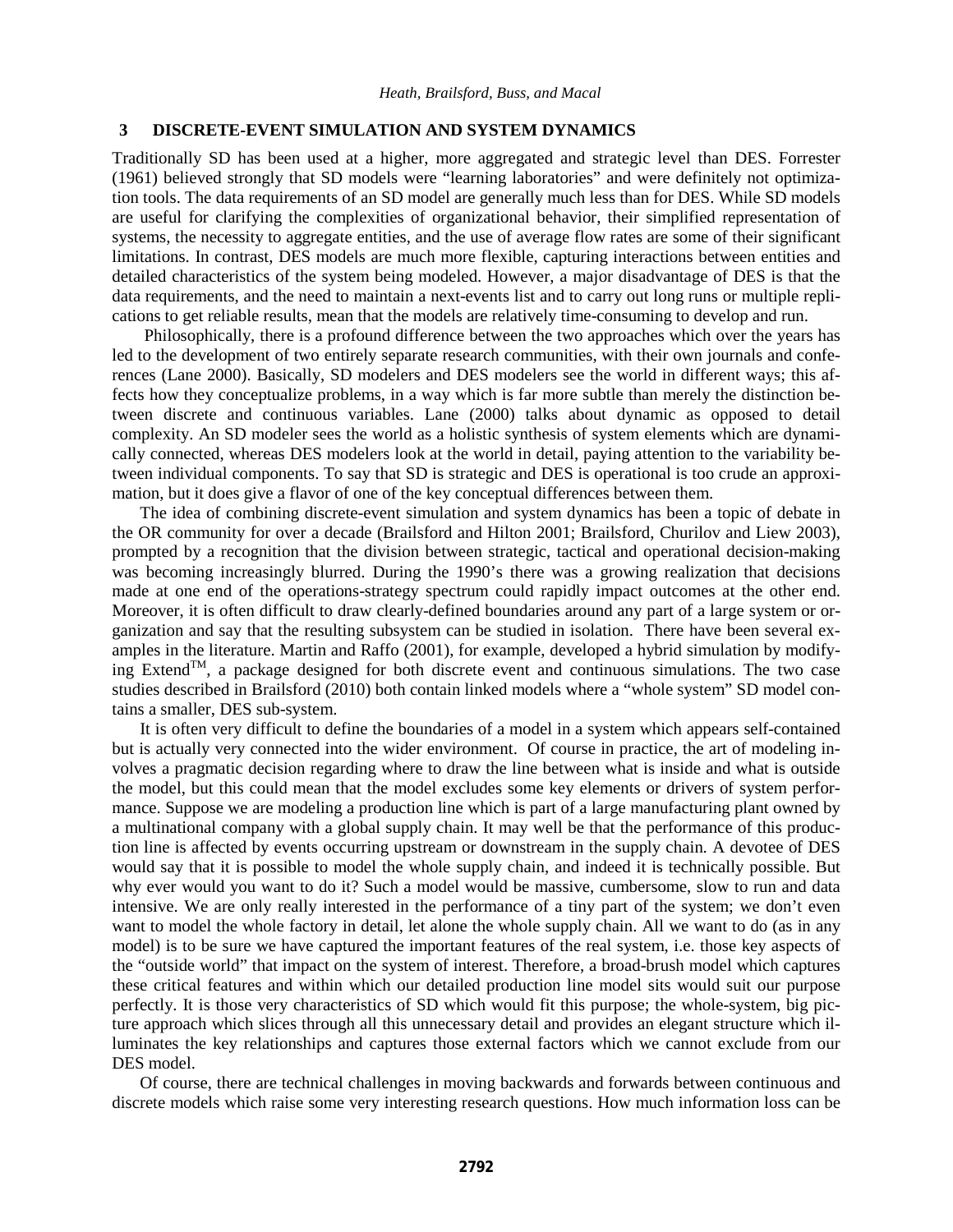tolerated in switching from DES to SD and back again? How can essential information be retained? These technical questions do not appear to have been addressed in much detail in the mainstream OR literature, where papers have been at more of a paradigm or conceptual level. It would seem relatively easy to merge a group of individual entities into a continuous mass, but how much of the "population profile" would one need to retain and how would one do it? And coming back the other way, when one starts with a continuous population and wants to split this up into individual entities (which feels much harder to do with any degree of rigor), one would need to define algorithms which transformed the original population (the last time it was discrete) into a new population, based on what had happened to it during the time it was continuous.

 The software undoubtedly exists to combine both DES and SD. Several DES software packages, such as Witness (www.lanner.co.uk], can model continuous as well as discrete phenomena and can therefore be adapted to provide the underlying structures of SD models. AnyLogic (XJ Technologies 2011) is another powerful package which can provide both DES and SD models (and also agent-based models) with nearly all the main features available in individual software packages such as Vensim, Powersim and iThink (SD tools) and Arena, Simul8 and ProModel (DES tools). However, these packages remain essentially either a DES environment with some continuous features, or an SD environment with some discrete or stochastic features. Moreover, merely including both continuous and discrete variables in the same model is only half the story. There is no genuinely hybrid modeling methodology that combines the characteristic features of both DES and SD. The "holy grail" is a methodology which combines the benefits and virtues of each approach, allowing a truly holistic systems view yet at the same time capturing the detailed individual variability within parts of that system which is the strength of DES models. A genuinely integrated approach would be advantageous because, at a macro level, it could describe the movement of individual entities as a homogeneous flow, which would be relatively fast and data-efficient. In addition, at a micro level, where there are detailed interactions that affected the overall behavior of the system, it would be possible to incorporate important individual characteristics. The real challenge therefore, is not to develop the software, but to develop both a conceptual philosophy and a practical methodology for combining SD and DES.

# **4 DISCRETE-EVENT SIMULATION AND AGENT BASED SIMULATION**

There are many real-world situations that are desirable to model which have some aspects best represented by the DES paradigm and others best represented by an ABS paradigm. This can be any situation which includes resources that must perform activities as well as human interactions where individual behaviors alter how these activities proceed. One example is mass-casualty disaster response situations (Heath et al 2009; Heath 2011). It is clear to see that a wide variety of health care situations could be included here as well. Management and production-related situations can also fall in this arena, as shown in Seibers and Aickelin (2011) and Hao and Shen (2008).

When considering integrating DES and ABS modeling, it turns out that the DES worldview matters. We will first look at the topic using a process-oriented DES worldview, and then address it using an event-oriented DES worldview.

# **4.1 DES and ABS with Process-Oriented DES Worldview**

DES and ABS are both very useful simulation paradigms with some commonalities, but they also have significant differences that make cross-paradigm modeling challenging. Similarities include the fact that both are used to model stochastic elements and both are generally used at a low level of aggregation, focusing on individual entities or agents. One significant difference is that DES uses system-level rules to govern the movement and behavior of entities, and these entities do not have rules within them that alter movement or behavior based on entity-entity or entity-environment interactions. A fundamental idea of ABS, however, is that agents do have rules within them that alter movement or behavior based on agentagent or agent-environment interactions.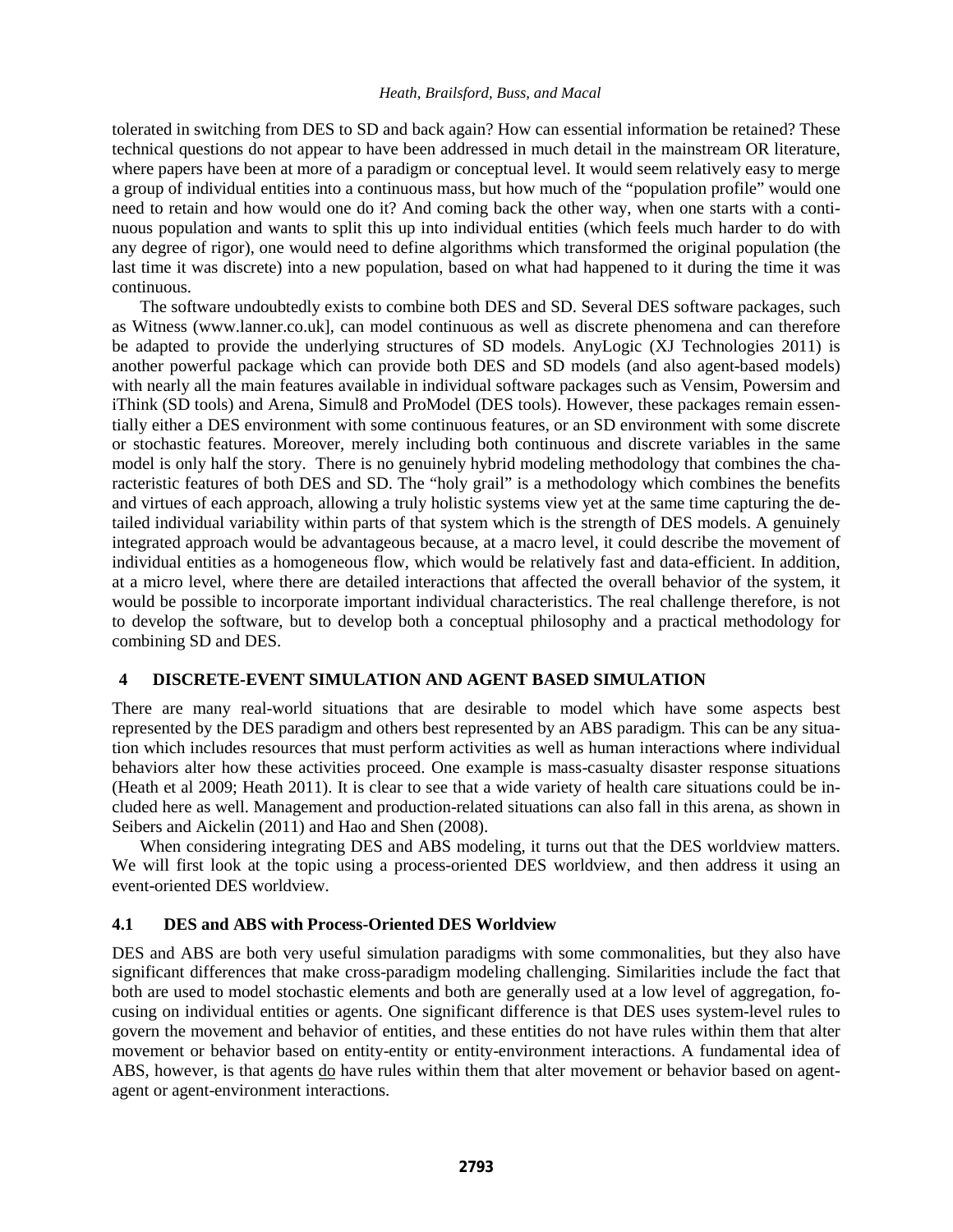The fact that ABS has rules within agents and DES includes only system level rules makes some things that are easy to model in software designed for one paradigm difficult to model in software designed for the other paradigm. For example, it is relatively easy to use ABS to model an agent who prematurely completes an activity based on environmental conditions. In DES, however, once an entity begins processing, it is difficult to interrupt that processing based on changes in the environment that occur after the processing has begun. In the other direction, it is easy in DES software to model queueing behavior, as well as the processing of entities that require multiple resources. In some ABS toolkits, however, it is more difficult to model this type of behavior (Heath et al 2009). The ease with which discrete-event type behavior can be modeled using an ABS toolkit may depend on how much the toolkit has been specialized through the development of different constructs or features which are designed to make some more common agent behavior easier to model. (The development of these features may have the consequence of making some more traditional discrete-event type behavior more difficult to model.)

 Another possible approach to take, besides trying to construct a single model with both ABS and DES attributes, is to use a two-model approach. In this approach, the same situation is modeled in two different software packages, one designed for DES modeling and the other designed for ABS modeling, and use the models to inform each other. In this way it may be possible to draw on strength of both modeling paradigms. For example, a DES model of a situation could be used to determine expected queueing times as one type of entities/agents wait for limited resources. These waiting time distributions could then be incorporated into an ABS model as additional delays. On the other hand, an ABS model could be used to see how agents are redirected to move toward a different goal or perform a different functions or call for additional resources over the course of the scenario. This information could then be incorporated into a DES model using timed triggers or probabilities to simulate this emergent behavior. There are significant drawbacks to this approach, however. One is that it needs to be an iterative approach, with a couple cycles of using the results of one model to improve the other model; and making any significant changes to the situation modeled would require updating both models and repeating this iterative improvement of the models. In addition, the information in one model derived from the other model may not be properly related to, or correlated with, the behavior of the rest of the model.

Clearly, a way to model ABS and DES model characteristics in a single integrated model is the best possible option, but software that allows complete integration of these paradigms is not yet available. One example of software that has made a significant step in this direction is AnyLogic. This software has utilities to construct ABS and DES models and link them together allowing the behavior of one model to influence the other over the simulation run, but it is not yet a fully integrated solution. Another software that has promise in this area is Repast, which has generalized time-advance scheduling mechanisms (Repast 2011).

### **4.2 DES and ABS with Event-Oriented DES Worldview**

In order to discuss how ABS models could potentially be incorporated with DES models, constructed with an event-oriented worldview, we build upon the initial description of Buss and Sanchez' LEGO framework begun in Section 2.1.2. Recall that, using this framework, a DES component encapsulates both its parameters and its state variables. Specifically, its state at any simulated time is strictly a function of the initial state values together with the sequence of events in that component which have occurred by that time. As can be seen, this is a step towards using DES to model agents, since encapsulation of state within distinct components is a necessary feature for ABS modeling. Furthermore, it is straightforward to create many instances (copies) of a given DES component.

Multiple DES components can be connected allowing one component to essentially 'listen' to another component using the SimEventListener pattern, shown in Figure 3. Both the Source and the Listener are DES components, although in general they are not the same type. The SimEventListener pattern works as follows: whenever an event occurs in the Source component, it is "heard" by the Listener component (after first executing its state transition and scheduling any events within the Source component). When the Listener component "hears" an event, it checks to see whether it has an event that is identical in name and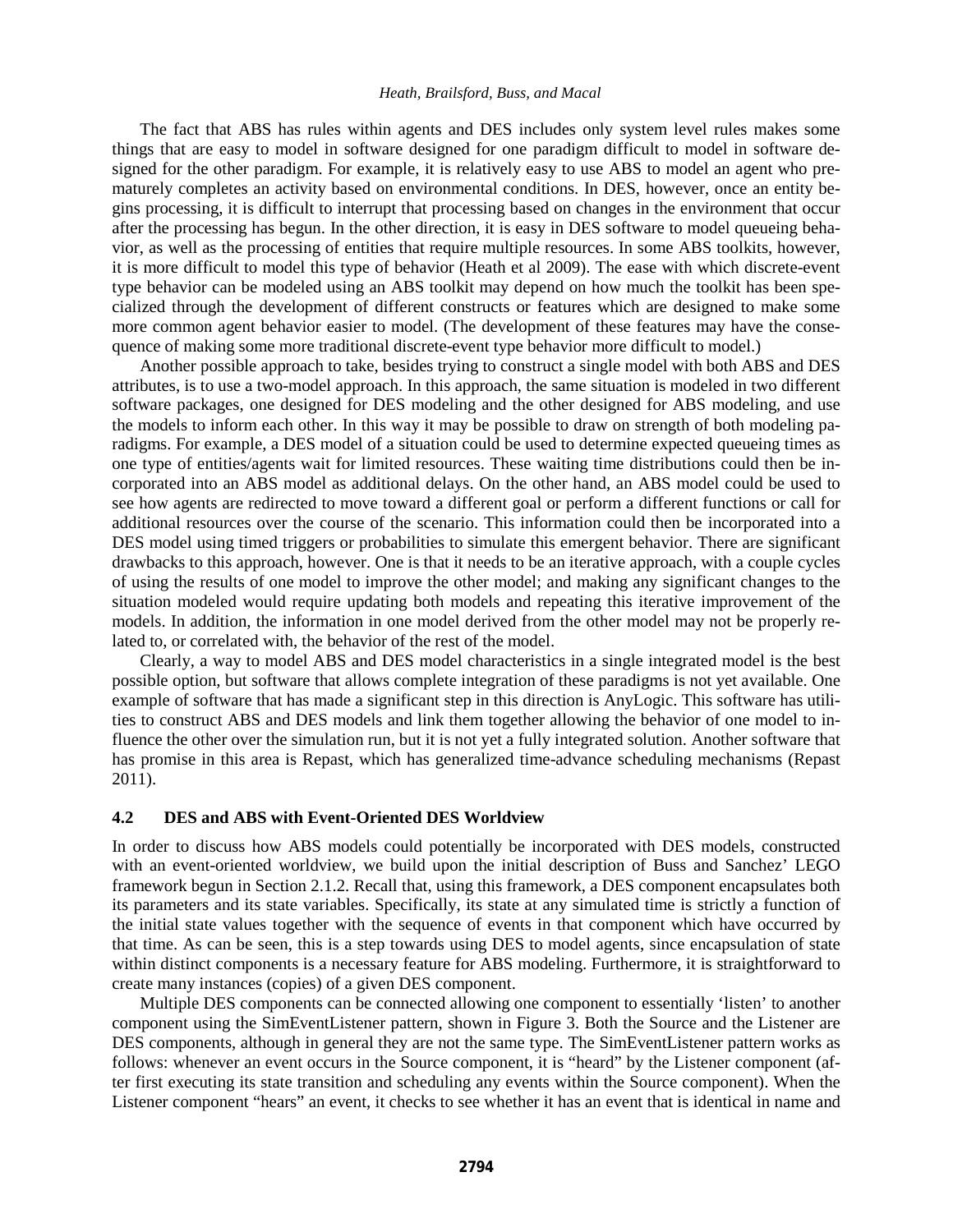signature. If one is found, then it is executed as if it had been scheduled by the Listener component. The one exception is that a "heard" event is not dispatched to any listeners. There is no restriction on the number of SimEventListeners a component may have, nor on the number of other components to which a component is listening.



Figure 3. The SimEventListener pattern

The connector in Figure 3 is shaped like a stethoscope to suggest "listening." Alternatively, the triangular part on the left can be thought of as the direction of the flow of events.

A form of SimEventListening has proved to be so useful it has been incorporated into the framework as its own connector. The situation occurs when the modeler desires an event of one name in a component to trigger an event of another name (but identical signature) in another. This is done using the Adapter pattern, shown in Figure 4.



Figure 4: Adapter: When event A occurs, Event B also occurs.

In Figure 4, when the event A occurs in the left component, the event B is triggered in the right one. Unlike SimEventListener, the Adapter only applies to one event. If more are desired, then an adapter must be created for each one.

### **4.2.1 DES Approach to Modeling Agent Behavior**

The first insight to utilizing DES for Agent-Based Modeling (ABM) is to utilize the basic approach to DES based on Events and the primary elements, as described above and exemplified by the Event Graph methodology, rather than the commercially popular entity/process/resource approach. The component framework described in the previous section forms the basis of what could be a fruitful and robust methodology to modeling agent behavior.

Perhaps the most useful feature of a DES approach is how it serves to more closely represent how agents (and what they represent) behave compared with a time-step approach. Recall that with a time-step approach, first the clock is advanced by a fixed amount ∆t, and then all agents update their state. In addition to the inaccuracies described previously, closer examination reveals a disconnect between how platforms, such as humans, vehicles, aircraft, etc., operate and how they are modeled in this manner. It is easiest to see by considering human behavior. Simply put, people do not re-evaluate their entire state at small time increments. Rather, they engage in an activity for a period of time, and then move to another activity. The move to the second activity could be motivated by either the completion of the original one or by some interruption that caused the change in the activity.

Notice that the above description is very closely aligned with a DES world view, and specifically the component approach described above. That is, an agent will be in a particular state for a certain period of time, and then change to another state for another period of time based on an event occurring. The new state will of course depend on which event is the one that causes the change. It is therefore natural to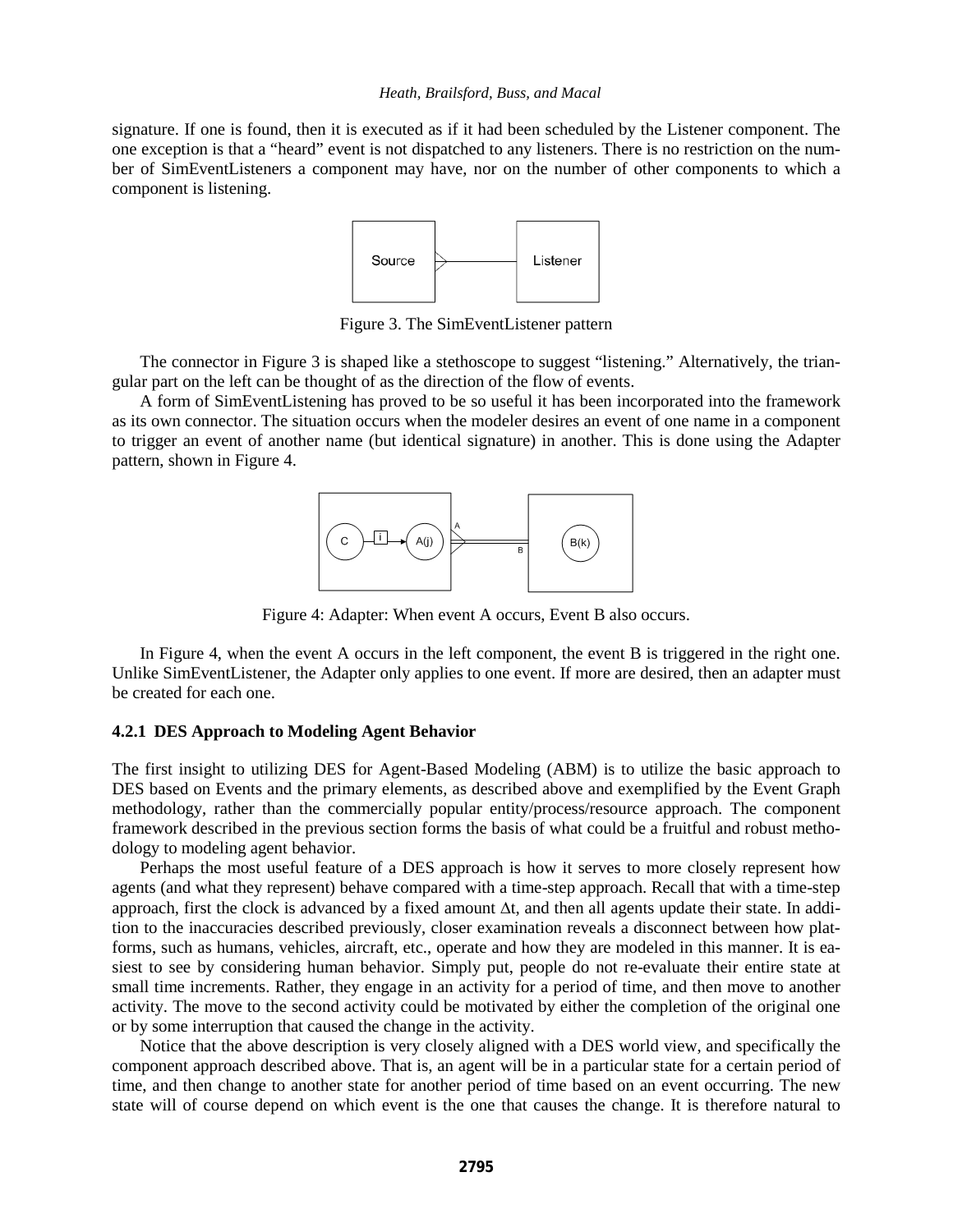model each agent as an instance of an Event Graph component. Different agents may be based on identical components but with different parameter values. Other agents may have entirely different internal states and Event Graphs governing their behaviors.

 Since often the agents in a model are required to move about, a DES approach to modeling movement is necessary for a comprehensive approach. It turns out there is such an approach to modeling movement in a pure DES manner (see Buss and Sanchez 2005). Briefly, that approach begins by not making an agent's location part of state, since that would necessitate a continuously changing state variable which is inadmissible in a DES model. Rather, the starting point is an equation of motion that describes the agent's movement. The DES state therefore includes the initial conditions for that equation of motion, and these initial conditions do stay constant throughout the agent's maneuver. See Buss and Sanchez (2005) for further discussion of this approach.

## **4.2.2 Interactions with Environment and Other Agents**

The SimEventListener pattern provides a clean and flexible way of modeling the interaction of agents with their environment as well as other agents. This is illustrated in Figure 5.



Figure 5: Agents Interact with Environment by Listening.

Note that each agent both listens to and is listened to by the Environment, which itself consists of a number of different components. A simple example of this type of interaction is illustrated by DES component model for sensing (see Buss and Sanchez 2005). In that, the components of the Environment include a Referee for determining and scheduling interactions between sensors (components of the agents) and targets (the movement components of the agents). Other Mediator components adjudicate and schedule the Detection events which are heard by the appropriate sensor components. Other components of the Environment could include obstacles, which would affect the movement of agents, communications, and weapons effects between hostile agents.

# **5 AGENT BASED SIMULATION AND SYSTEM DYNAMICS**

To begin a useful discussion on SD and ABS, let us consider what we mean by ABS models and ABS modeling. Do we mean the theory of ABS modeling, the background and motivations for doing ABS modeling, or the algorithms that are commonly employed in ABS models? Do we mean the available software and the toolkits, or the steps that people use to build ABS models? It has been my experience that the people who want to do ABS modeling have questions stemming from all these perspectives. It is instructive to compare ABS modeling and SD along several of these dimensions. Each technique takes a different approach to analyzing the system being modeled, designing the model, and implementing the design in software.

Some people come to ABS modeling from SD because they find they cannot include the kinds of features they would like to into their models. ABS modeling and SD take fundamentally different perspectives when modeling a system. The ABS modeling approach has been described as bottom-up, i.e., modeling a system by modeling the individual entities that compose the system and their interactions. The SD approach is considered top-down, i.e., modeling a system by breaking it into its major components and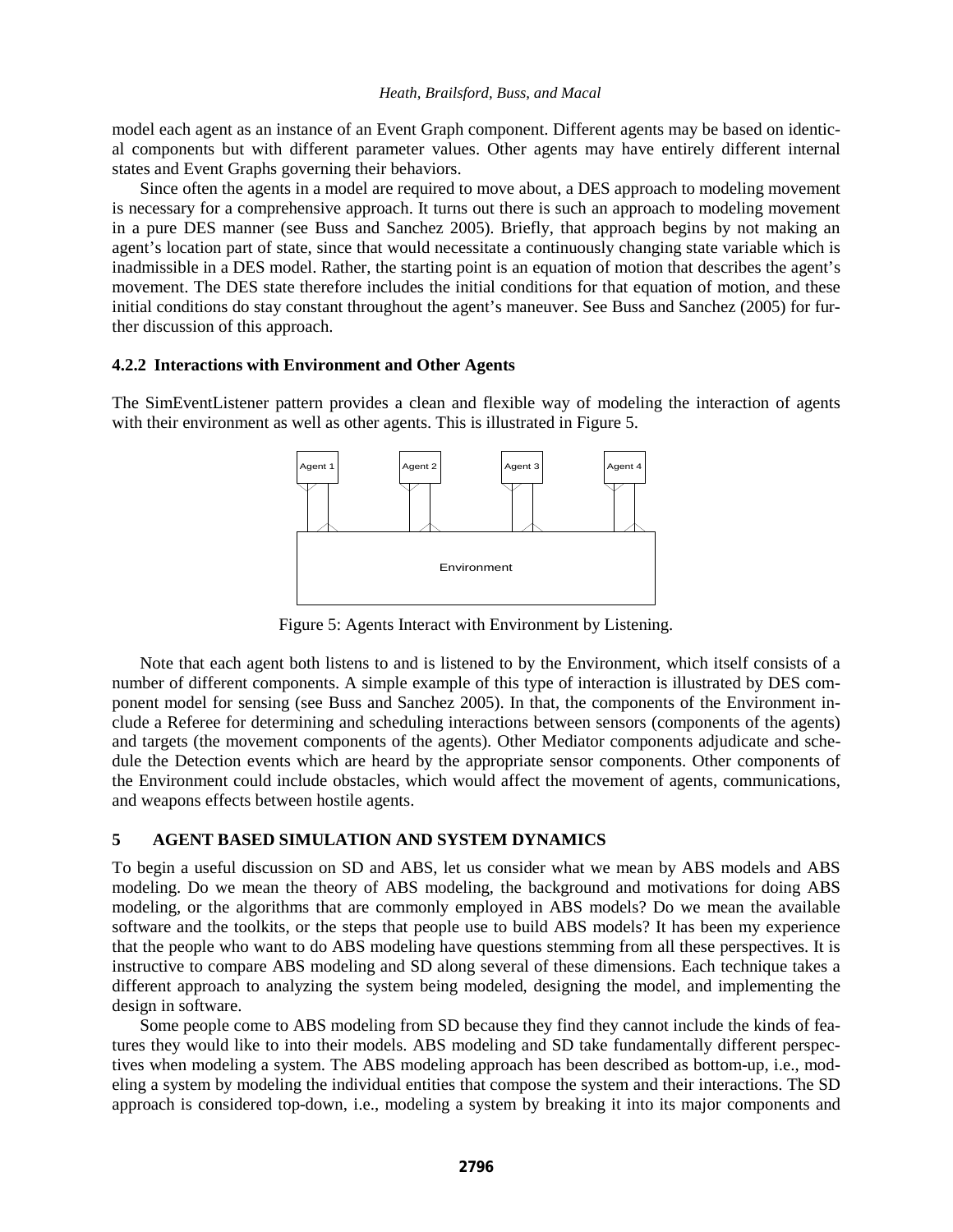then modeling the component interactions. But generally this process of disaggregation does not go to their individual entity level. In addition to the differences in perspectives, ABS modeling and SD modeling have largely independent histories with different approaches to model building. SD modeling came out of control theory and was influenced by cybernetics, whereas ABS modeling was motivated by Artificial Life (Macal 2009), social interactions (Axelrod 1997), and natural evolution (Holland 1995).

Suppose we would like to build an ABS model of a system. Where do we begin? Good modeling practice dictates that we begin by analyzing the system and developing a model design – implementation is separate and comes later, based on the modern software development philosophy of the clean separation of design and implementation. For ABS modeling, the natural starting place is to use the techniques of object-oriented (OO) design, due to the close relationship between OO and ABS modeling. Another way to begin the process is with the techniques for developing SD models. SD has a very mature thought process for analyzing systems and designing models, and has been well documented (e.g. Sterman 2000; Morecroft 2007). This initial top-down design can then be used as the basis for the bottom-up development process characteristic of ABS modeling.

Many, if not all, systems can be modeled using either an ABS or an SD approach. Generally, the respective models of the same real-world system are different and produce different quantitative results. However, there are cases of SD models in which the exact numerically equivalent results can be obtained (North and Macal 2009). Several classic models, such as the Kermack-McKendrick model of epidemic dynamics, the Lotka-Volterra equations for modeling predator-prey relationships, the Bass model for innovation diffusion, chemical kinetics models, and many others are formulated as systems of ordinary differential equations and have corresponding SD representations. It is well-known that the Kermack-McKendrick model in particular can be formulated as an ABS also, and produces similar results to an SD formulation (Bagni et al 2002; Borshchev and Filippov 2004; Wakeland et al 2004; Epstein et al 2008; Rahmandad and Sterman 2008). Macal (2010) elaborates on this similarity and describes the specifics of how to transform an SD model into an "equivalent" ABS model; these equivalent SD and ABS models are different in form and do not necessarily produce the same numerical results given identical assumptions. The issue of equivalent representations is whether the state as represented in a SD model is cleanly, and unambiguously, decomposable into agent representations. However, most SD models do not have state definitions that are cleanly decomposable into state representations at the individual entity level. The relationship between SD and ABS is an area of interest and research (Scholl 2001; Parunack 1998; Marin et al 2006; Norlin 2007).

An ABS model, as any model, is a model of a system embedded in a larger system. Good modeling practice is to include system details beyond the boundary of the system of interest as aggregate representations. Thus, a natural hybrid approach is to combine elements of SD, which represent aggregate state variables that influence agent behavior, into an ABS model. For example, economic agents in a market model make pricing and production decisions base on macroeconomic variables, such as economic growth and interest rates, which are modeled at an aggregate level using SD. Borshchev and Filippov (2004) address this ABS/SD hybrid approach, which has been incorporated in the AnyLogic simulation system. Repast also has the capability to combine ABS and SD approaches in a single model.

One can chooses how to frame the relationship between SD and ABS modeling as either inclusive or exclusive. In the exclusive view, the issue is SD *versus* ABS modeling, making it into a debate as if it were a winner take-all competition. In this regard, SD is not the modeling technique of choice if these conditions are present (North and Macal 2007):

- When the problem has a strong spatial or geographical component, as when agents need to interact over a spatial landscape, for example in modeling the locations of consumers and retail markets,
- When the problem involves networks of agents that interact over time, especially if these networks are dynamic in the sense that they are created and transform themselves as a result of the agent interactions that go on within the model,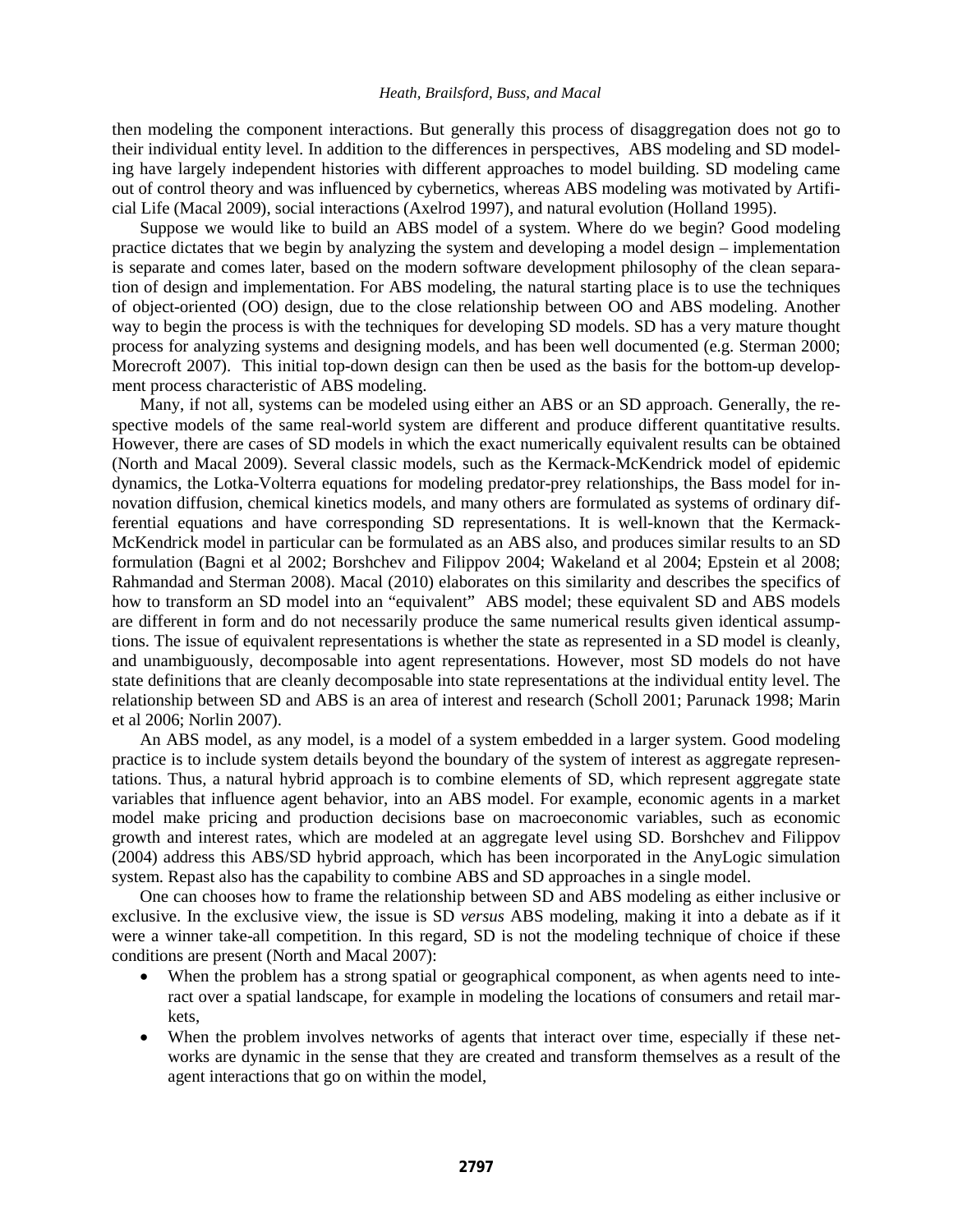- When the problem has discrete decision variables, as when a state variable is required to be a whole number at all times and fractional levels don't make sense, such as in a supply chain example when items being ordered and shipped can only come in discrete units,
- When the problem has constraints on decision variables, as when we require a state variable to be within a range, such as when we need to maintain inventory within capacity limits

In contrast, ABS readily addresses these aspects of modeling a system because it was in part developed to do so.

 ABS and SD can be used together in a very constructive way. From an inclusive perspective, the best capabilities from ABS and SD, whether they be philosophical or implementation-related, are incorporated into an effective systems modeling process, even to the point of combining the techniques in a single hybrid model. ABS modelers have much to learn from the SD community and probably vice-versa.

## **6 TIME-ADVANCE MECHANISMS**

The method of time advancement used in all three simulation paradigms is not intrinsic to their methodologies. However, when implementing a model in a simulation toolkit, a time-advance mechanism must be specified and the choice of a time-advance mechanism is important; it turns out to have a greater impact on the results of a model than might appear at first glance. This section will first describe the two basic methods of time advance: Time Step and Next Event. Then, for each paradigm, we discuss the timeadvance mechanism(s) currently in use, and follow that with a discussion of the implications for each approach.

Time Step begins by specifying a time increment, ∆t. All simulated time is a multiple of this value. The Time Step method works by first incrementing the simulation clock by ∆t, then updating the state of the model. In contrast, the Next Event method of time advance associates state transitions with events, which are scheduled to occur at some time in the future. These events may be scheduled to occur at *any* time (up to the ability of the computer to represent floating point numbers).

DES models all use the Next Event method of time advance; indeed, the Next Event approach is tightly associated with DES. For models implemented using a process-oriented worldview, as are built using most commercial software, this is all hidden from the modeler. Although the particular events, their state transitions, and the underlying Event List are present and make the model execute, the model itself is expressed in terms of process blocks, resource levels, and entity definitions. On the other hand, the Event Graph and LEGO methodologies, being based on the event-oriented worldview, work directly with the events themselves and explicitly schedule the times of future events. In the cases where a continuous variable is incorporated into a DES model, the common approach is to schedule events at fixed time intervals and evaluating the continuous variables at these events, effectively introducing Time Stepping to the model.

SD models, being systems of differential equations at their core, are typically solved using standard numerical methods, most often the Euler method and a form of the Runge-Kutta method. Each of these may be thought of as a form of Time Step, since they both begin by discretizing time, then approximating the differential equations with difference equations.

Many current implementations of ABS models use the Time Step method of time advance. After incrementing the clock by ∆*t*, each agent updates their state, effectively performing state transitions. These transitions occur simultaneously, that is, at the exact same simulated time. To inform the discussion of the implications of this time advance mechanism we need to distinguish between discrete processes and continuous processes. We note that not all ABS models include continuous processes (e.g. Conway's Game of Life). For these models there may be no implication of the use of the Time Step method. However, in models that represent continuous processes, state changes may need to occur at times other than the discrete time-step points in time. For these types of models, using the Time Step method could have significant implications, as will be discussed below. At this time, the authors are not aware any ABS models that include continuous processes and do not use the Time Step method, although some ABS toolkits are starting to incorporate the ability to schedule events at times other than the fixed time-step points in time.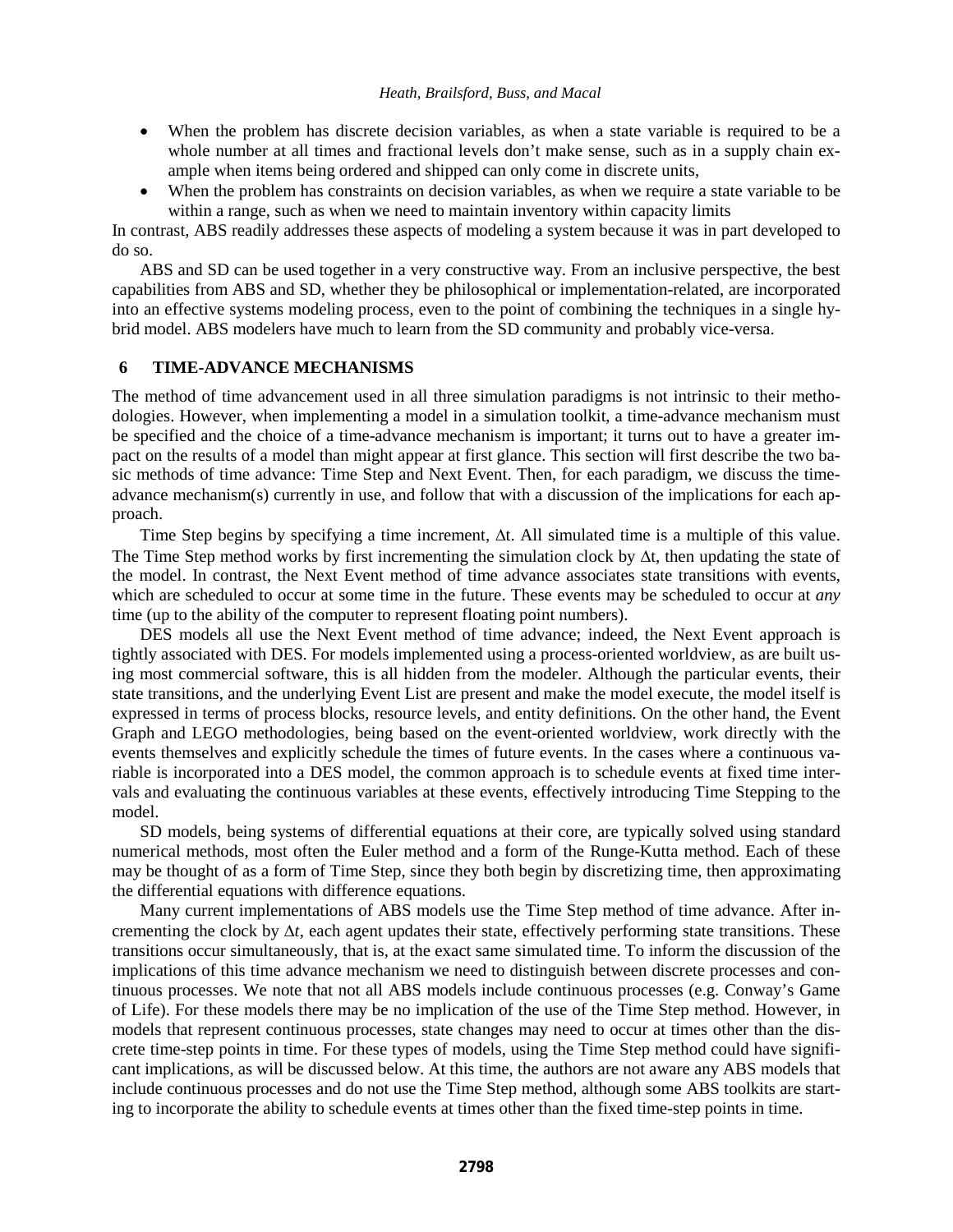Although the Time Step approach is most often used for SD models as well as for ABS models with variables that change continuously over time, there are a number of problems that are typically overlooked by modelers. One difficulty with a Time Step implementation is the fact that 1/∆*t* becomes a hard upper-bound on the rate at which anything can occur over time. This has the potential of making it very difficult to ask certain questions of the model, such as "what if we could make decisions 10% faster through better training?"

Perhaps even more seriously, the introduction of a time step increment adds artifacts to the behavior of the model that are often spurious. That is, a given model can produce vastly different results purely as a function of the size of its time step ∆*t*. This should not come as a surprise to anyone with experience in the numerical solution of differential equations. It is well known that a naïve Euler method (which is directly analogous to how a Time Step ABS operates) can have wildly different solutions depending on the coarseness of the time discretization, that is, the size of the time step ∆*t*. Even the Runge-Kutta method, which generally has superior stability of solutions, can have difficulty with certain "stiff" equations. It is conceivable that some SD models also may produce erroneous results because of the size of ∆*t*. When specifically modeling continuous agent actions in ABS, such as moving and sensing, the problems induced by the size of ∆*t* can prove to be very serious indeed. Difficulties include not reaching waypoints at the appropriate times, getting "stuck" at waypoints by not being able to "find" it, and missing detections by "skipping" over the targets. These and other problems are explored in more detail in Ali, Buss and Lieberman (2011). A common way to mitigate these problems is to make ∆*t* very small. In some cases this may be a viable approach, but in others it could increase the run-time so much that the model cannot be used effectively.

In addition to the artifacts introduced by discretizing time, the Time Step paradigm is not an ideal one for representing human behavior. Most people do not constantly update their internal state on a rapid periodic basis. Rather, they tend to engage in an activity, which itself typically consists of other activities, over a period of time, and then update their internal state and move on to another activity. For example, a person may begin reading a book. Her focus is on that activity for awhile, which has a number of substates, such as the particular words she is currently reading, which page she is on, etc. When finished reading, she would then move to another state. While reading, however, she will typically not be updating her state every ∆t time units, as time-step agent models are wont to do. This description of human activity is much closer to the DES Next Event approach than the Time Step approach.

# **7 CONCLUSIONS**

The panel has explored three seemingly disparate approaches to creating simulation models: Discrete Event Simulation (DES), Agent Based Simulation (ABS) and System Dynamics (SD). In addition, the two significantly different worldviews for DES modeling were explained. Each individual modeling paradigm has a rich history and exemplar cases in which the strengths of the respective methodology make it a good choice for a particular modeling situation. And, recognizing that each paradigm has its strengths, the possibilities for combining each pair of approaches to develop hybrid models was explored.

Overall, from the discussion presented in this paper it seems that the ideal of a modeling methodology and toolkit for developing completely integrated cross-paradigm simulation models is still out of reach, although significant progress has been made in that direction. For each pair-wise hybrid possibility some software appears to have functionality within it to support such hybrid modeling, although there are currently shortfalls in defining the precise hybrid methodology itself. It is simply not enough for software to add certain features; what is needed is to develop the philosophical and methodological underpinnings that would give weight and validity to such hybrid models. Significant steps forward are being made in the research community though. One such step in the area of combined DES-ABS modeling has been included in this paper: leveraging the event-oriented worldview through Event Graph or LOGO models to effectively integrate agent behavior into a DES environment. This methodology may also prove beneficial in achieving ways to model agent behavior without the drawbacks of the Time Step time-advance me-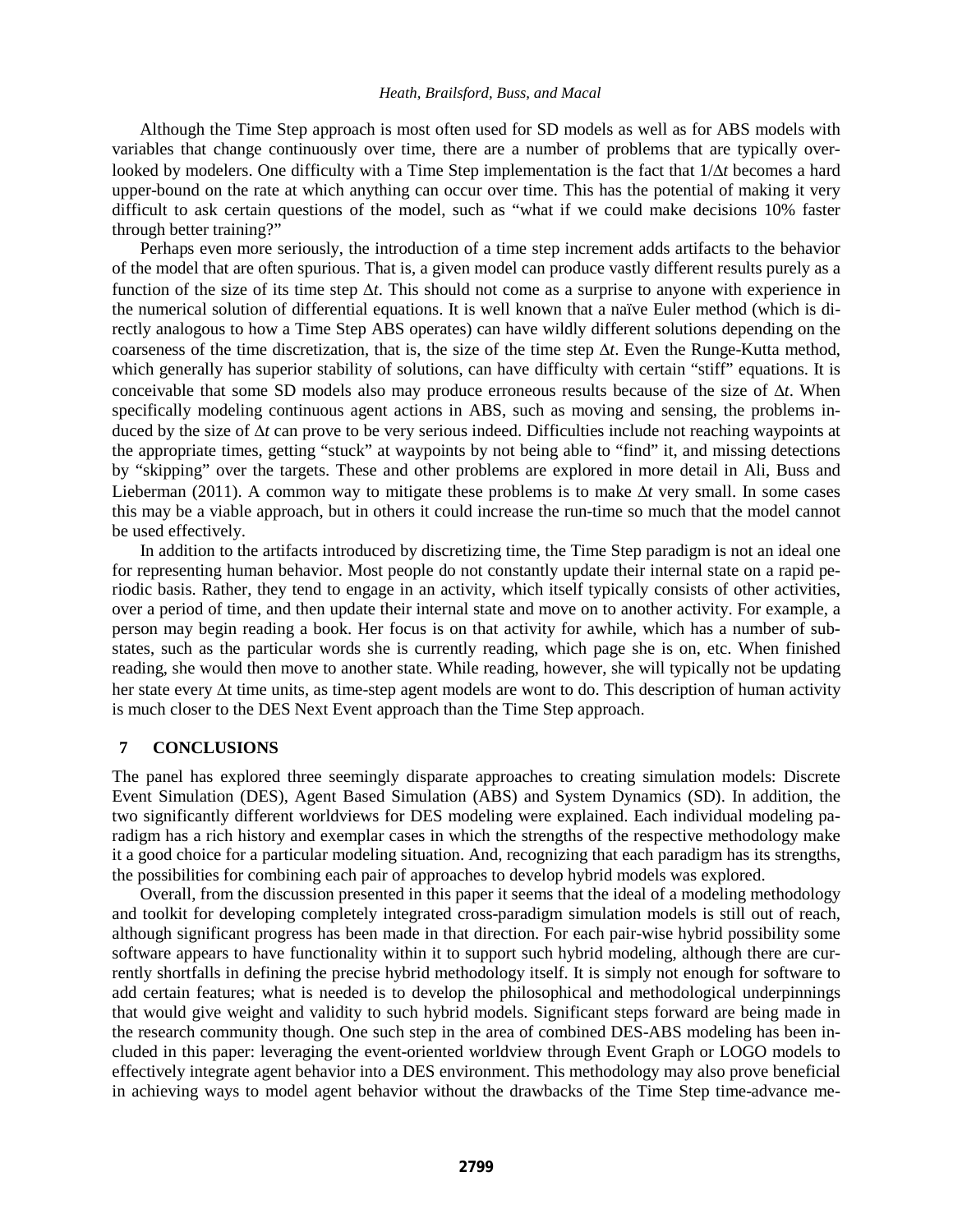chanism. Another step forward in this area has also been made by in the Repast software toolkit, which incorporates DES-type event scheduling into an ABS toolkit. Yet more sophisticated time advance mechanisms may be incorporated into software toolkits to facilitate cross-paradigm simulation modeling in the future. For example, the combined continuous/discrete modeling approaches introduced by GASP IV (Pritsker 1974) and historically incorporated into other simulation packages may be a promising area for future development.

Another approach to cross-paradigm modeling is to develop a model within each paradigm and cycle between them carrying information from one model to the other. Clearly this approach has significant drawbacks but may prove more beneficial than sacrificing aspects of the model to stay within one paradigm. In addition, there is not yet well developed methodology to tackle all the issues of a dual-model approach.

As we move to develop more comprehensive simulation models, this issue of cross-paradigm simulation modeling will only increase in importance. There are many significant open research questions in this area including how to think about systems that are to be modeled through the lens of two or more divergent paradigms, ways to construct fully integrated models, and how to implement these models in a simulation software, especially considering the issues associated with the two different time-advance mechanisms.

## **REFERENCES**

- Al Rowaei, A, A. Buss, and S. Lieberman. 2011. "The Effects of Time Advance Mechanism on Simple Agent Behaviors in Combat Simulations". In *Proceedings of the 2011 Winter Simulation Conference*, edited by S. Jain, R.R. Creasey, J. Himmelspach, K.P. White, and M. Fu. Piscataway, New Jersey: Institute of Electrical and Electronic Engineers, Inc.
- Axelrod R. 1997. *The Complexity of Cooperation: Agent-Based Models of Competition and Collaboration*. Princeton University Press: Princeton, NJ.
- Bagni, R., R. Berchi and P. Cariello. 2002. "A Comparison of Simulation Models Applied to Epidemics". *Journal of Artificial Societies and Social Simulation* 5(3). http://jasss.soc.surrey.ac.uk/5/3/5.html.
- Bonabeau, E. 2001. "Agent-Based Modeling: Methods and Techniques for Simulating Human Systems." *Proceedings of National Academy of Sciences* 99(3): 7280-7287.
- Borshchev, A., and A. Filippov. 2004. "From System Dynamics and Discrete Event to Practical Agent Based Modeling: Reasons, Techniques, Tools". *The 22nd International Conference of the System Dynamics* Society. July 25-29, 2004. Oxford, England.
- Boyd, J. 1995. "The Essence of Winning and Losing". Five slide set from briefing on 28 June 1995.
- Brailsford S.C., Churilov L. and Liew S-K. 2003. "Treating Ailing Emergency Departments with Simulation: An Integrated Perspective". In *Proceedings of Western Multiconference on Health Sciences Simulation*. Florida. ed. J.Anderson.
- Brailsford S.C. and Hilton N.A. 2001. "A Comparison of Discrete Event Simulation and System Dynamics for Modelling Healthcare Systems". In *Proceedings from ORAHS 2000*, edited by J. Riley. 18-39.
- Brailsford S.C. 2008. "System Dynamics: What's in it for Healthcare Simulation Modelers". In *Proceedings of the 2008 Winter Simulation Conference*, edited by S. J. Mason, R. Hill, L. Moench, and O. Rose. 1478-83. Piscataway, New Jersey: Institute of Electrical and Electronic Engineers, Inc.
- Brailsford S.C., Desai M.S. and Viana J. 2010. "Towards the Holy Grail: Combining System Dynamics and Discrete-Event Simulation in Healthcare". In *Proceedings of the 2010 Winter Simulation Conference*, edited by B. Johansson, S. Jain, J. Montoya-Torres, J. Hugan, and E. Yücesan. Piscataway, New Jersey: Institute of Electrical and Electronic Engineers, Inc.
- Buss, A. and A. Al Rowaei. 2010. "A Comparison of the Accuracy of Discrete Event and Discrete Time". In *Proceedings of the 2010 Winter Simulation Conference*, edited by B. Johansson, S. Jain, J. Montoya-Torres, J. Hugan, and E. Yücesan. Piscataway, New Jersey: Institute of Electrical and Electronic Engineers, Inc.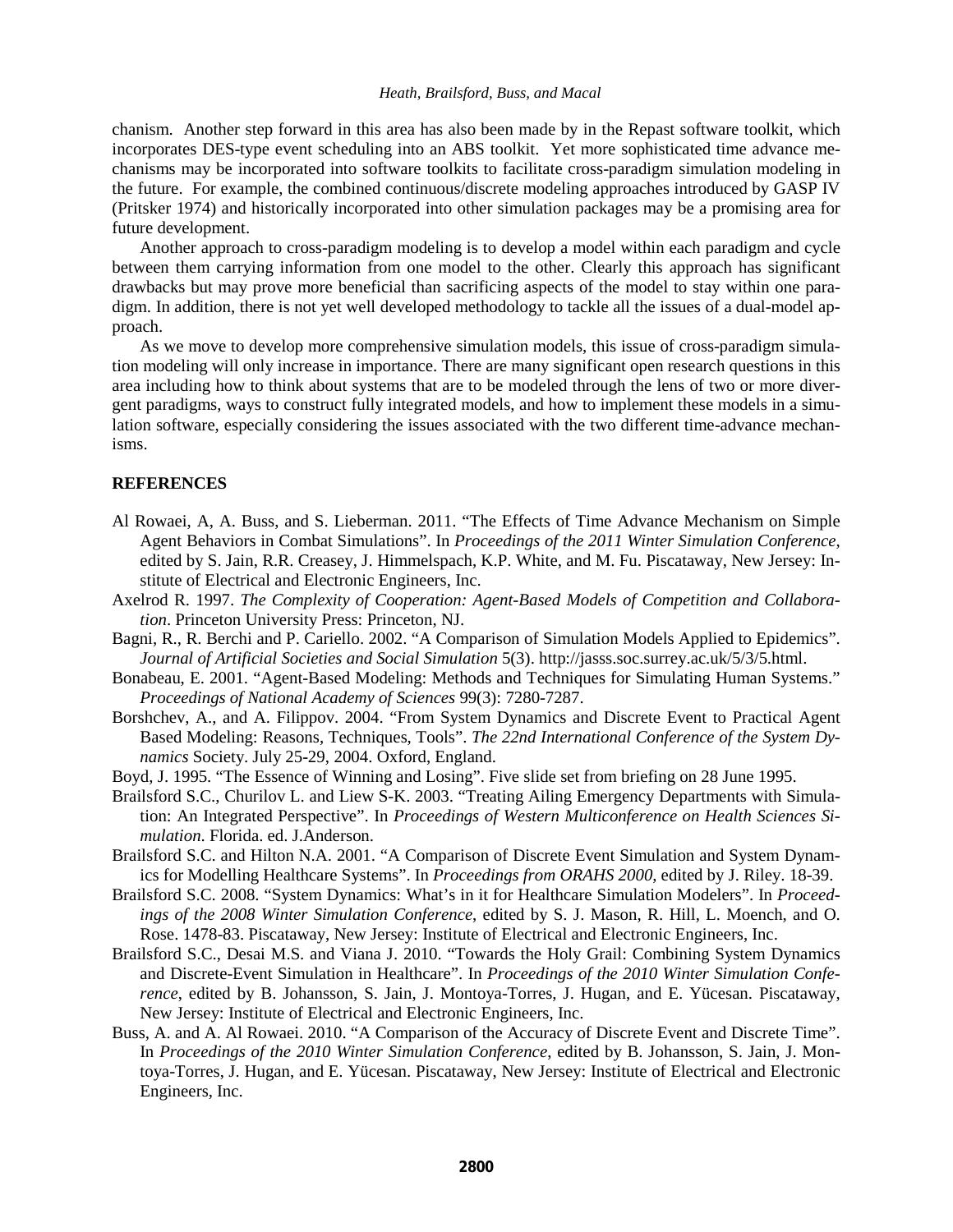- Buss, A. and P. Sanchez. 2005. "Simple Movement and Detection in Discrete Event Simulation". In *Proceedings of the 2005 Winter Simulation Conference*, edited by M. Kuhl, N. Steiger, F. Armstrong, and J. Joines. Piscataway, New Jersey: Institute of Electrical and Electronic Engineers, Inc.
- Buss, A. and P. J. Sanchez. 2002. "Modeling Very Large Scale Systems: Building Complex Models with Legos (Listener Event Graph Objects)." In *Proceedings of the 2002 Winter Simulation Conference,* edited by E. Yücesan, C. H. Chen, J. L. Snowdon, and J. M. Charnes, 732-737. Piscataway, New Jersey: Institute of Electrical and Electronic Engineers, Inc.
- Epstein, J. M., and R. Axtell. 1996. *Growing artificial societies: social science from the bottom up*. MIT Press: Cambridge, MA.
- Epstein, J. M., J. Parker, et al. 2008. "Coupled contagion dynamics of fear and disease: mathematical and computational explorations". *PLoS ONE* 3(12): e3955.
- Forrester J.W. 1961. *Industrial Dynamics*. MIT Press, Cambridge, MA. reprinted by Productivity Press (1994) and now available from Pegasus Communications, Waltham, MA, USA.
- Hao, Q., and W.M. Shen. 2008. "Implementing a hybrid simulation model for a Kanban-based material handling system". *Robotics And Computer-Integrated Manufacturing* 24(5). 635-646.
- Heath, S.K., D. Dolk, E. Lappi, B. Sheldon, and L. Yu. 2009. "Investigating the Use of Simulation Tools for Mass Casualty Disaster Response". *Scythe*. Issue 6. Workshop 18. http://harvest.nps.edu/ scythe/Issue6/Scythe6-IDFW18-Team07.pdf .
- Heath, S.K. 2011. "Mass Casualty Disaster Response Simulation Modeling". *Working Paper*.
- Holland, J. 1995. *Hidden order: how adaptation builds complexity*. Addison-Wesley: Reading, MA.
- Lane, D.C. 2000. "You just don't understand me: Modes of failure and success in the discourse between system dynamics and discrete event simulation." *LSE OR Dept Working Paper* LSEOR 00-34. London School of Economics and Political Science.
- Law, A. and D. Kelton. 2000. *Simulation Modeling and Analysis*. 3rd Edition. New York: McGraw Hill.
- Macal, C. M. 2009. "Agent based modeling and artificial life". In Meyers R (ed). *Encyclopedia of Complexity and Systems Science*. Springer: New York. 112–131.
- Macal, C. and M. North. 2009. "Agent-based modeling and simulation". In *Proceedings of the 2009 Winter Simulation Conference*. edited by M. D. Rossetti, R. R. Hill, B. Johansson, A. Dunkin and R. G. Ingalls. 86-98. Piscataway, New Jersey: Institute of Electrical and Electronic Engineers, Inc.
- Macal, C. 2010. "To Agent-based Simulation from System Dynamics". *Proceedings of the 2010 Winter Simulation Conference*. B. Johansson, S. Jain, J. Montoya-Torres, J. Hugan, and E. Yücesan, eds. 86- 98. Wiley-IEEE Press.
- Macal, C.M., and M.J. North. 2010. "Tutorial on Agent-Based Modelling and Simulation". *Journal of Simulation*. Special Issue: Agent-Based Modelling 4(3): 151–162.
- Marin, M., Y. Zhu, P. T. Meade, M. Sargent, and J. Warren. 2006. "System dynamics and agent-based simulations for workforce climate." In *Proceedings of the 2006 Winter Simulation Conference*, edited by L. R. Perrone, F. P. Wieland, J. Liu, B. G. Lawson, D. M. Nicol, and R. M. Fujimoto, 667-671. Piscataway, New Jersey: Institute of Electrical and Electronics Engineers, Inc.
- Martin R. and Raffo D. 2001. "Application of a hybrid process simulation model to a software development project". *The Journal of Systems and Software*. 59:237-246.
- Morecroft J. 2007. *Strategic Modelling and Business Dynamics: A Feedback Systems Approach*. Wiley, London, UK.
- Norling, E. 2007. "Contrasting a system dynamics model and an agent-based model of food web evolution". in *Multi-Agent-Based Simulation* VII. 57-68. Lecture Notes in Computer Science. Springer Berlin / Heidelberg. Volume 4442/2007.
- North, M. J., and C. M. Macal. 2007. *Managing business complexity: discovering strategic solutions with agent-based modeling and simulation*. Oxford University Press: Oxford, U.K.
- North, M. J., C. M. Macal. 2009. "Agent-based modeling and systems dynamics model reproduction". *International Journal of Simulation Process Modeling* 5(3): 256-271.